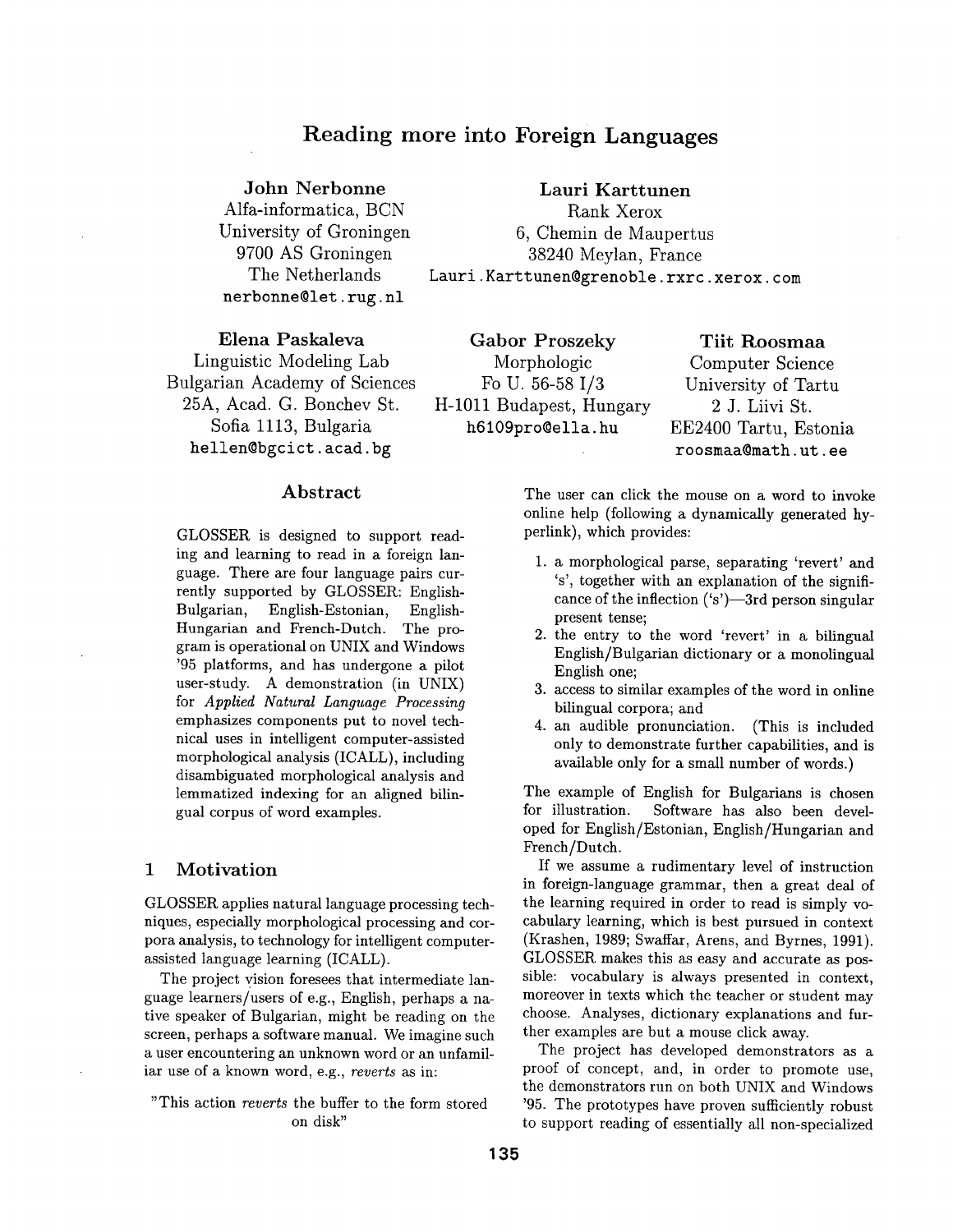texts. They have further permited a pilot user-study which is being followed up by broader usability studies at two sites. The initial results showed that users enjoyed the intelligent dictionary and were a bit faster in reading.

The demonstrators have been tested by students, but they might also be put to use to support reading directly by people who are not engaged in formal language instruction, or perhaps not even primarily interested in improving their foreign langauge ability. Given our emphasis on automatic methods applicable to arbitrary texts, a spin-off in support for translations is conceivable.

(Nerbonne and Smit, 1996) provides more on the ICALL background against which GLOSSER was developed. GLOSSER distinguishes itself from many ICALL programs by its emphasis on language use as opposed to drill and test, by its ability to support nearly any level of text difficulty, and by its emphasis on effectively removing the tedium of dictionary use from intermediate language learning.

## 2 Technical Realization

GLOSSER is designed with four major components, which are sketched in Figure 1.



Figure 1: GLOSSER Architecture connects modules for morphological analysis and disambiguation, dictionary access, and (indexed) corpora search with an output module. The "suggestive" pronunciation module is not shown.

The core modules provide the information noted in Section 1, (1-3): morphology, bilingual dictionary entry, and examples from use. A fourth (userinterface and display) module controls interaction with the user and formats the information provided. Among other things, it allows the range of information to be tailored to individual preference.

The usefulness of the first two sorts of information is evident. We Chose to include the third sort as well because corpora seemed likely to be valuable in providing examples more concretely and certainly more extensively than other sources. They may provide a sense of collocation or even nuances of meaning.

The realization of these design goals required extensive knowledge bases about morphology and the lexicon.

• Most crucially, the morphological knowledge base provides the link between the inflected forms found in texts and the "citation forms" found in dictionaries (Sproat, 1992). LEMMA-TIZATION recovers citation forms from inflected forms and is a primary task of morphological analysis. A substantial morphological knowledge base is likewise necessary if one is to provide information about the grammatical significance of morphological information.

The only effective means of providing such a knowledge base is through morphological analysis software. Even if one could imagine storing all the inflected forms of a language such as French, the information associated with those forms is available today only from analysis software. The software is needed to create the store of information.

Even apart from this: people occasionally create new words. Analysis programs can provide information about these, since most are formed according to very general and regular morphological processes.

- Obviously, the quality of the online dictionary is absolutely essential. The only feasible option is to use an existing dictionary. Our investigative user study indicates that the dictionary is the most important factor in user satisfaction.
- The essential design questions vis-à-vis the corpus were (i) how large must the corpus be in order to guarantee a high expectation that the most frequent words would be found; and (ii) what sort of access techniques are needed on a corpus of the requisite size--given that access must succeed within at most a very few seconds.

We tried to use texts from a variety of genres, and we attempted (with some limited success) to find bilingual English-Bulgarian, English-Estonian and French-Dutch texts.

#### 2.1 Morphological Analysis

As we have seen, morphological analysis is necessary if one wishes to access an online dictionary. Since broad-coverage analysis packages represent very major development efforts, GLOSSER was fortunate in having use of *Locolex,* a state-of-the-art system from Rank Xerox (Bauer, Segond, and Zaenen, 1995).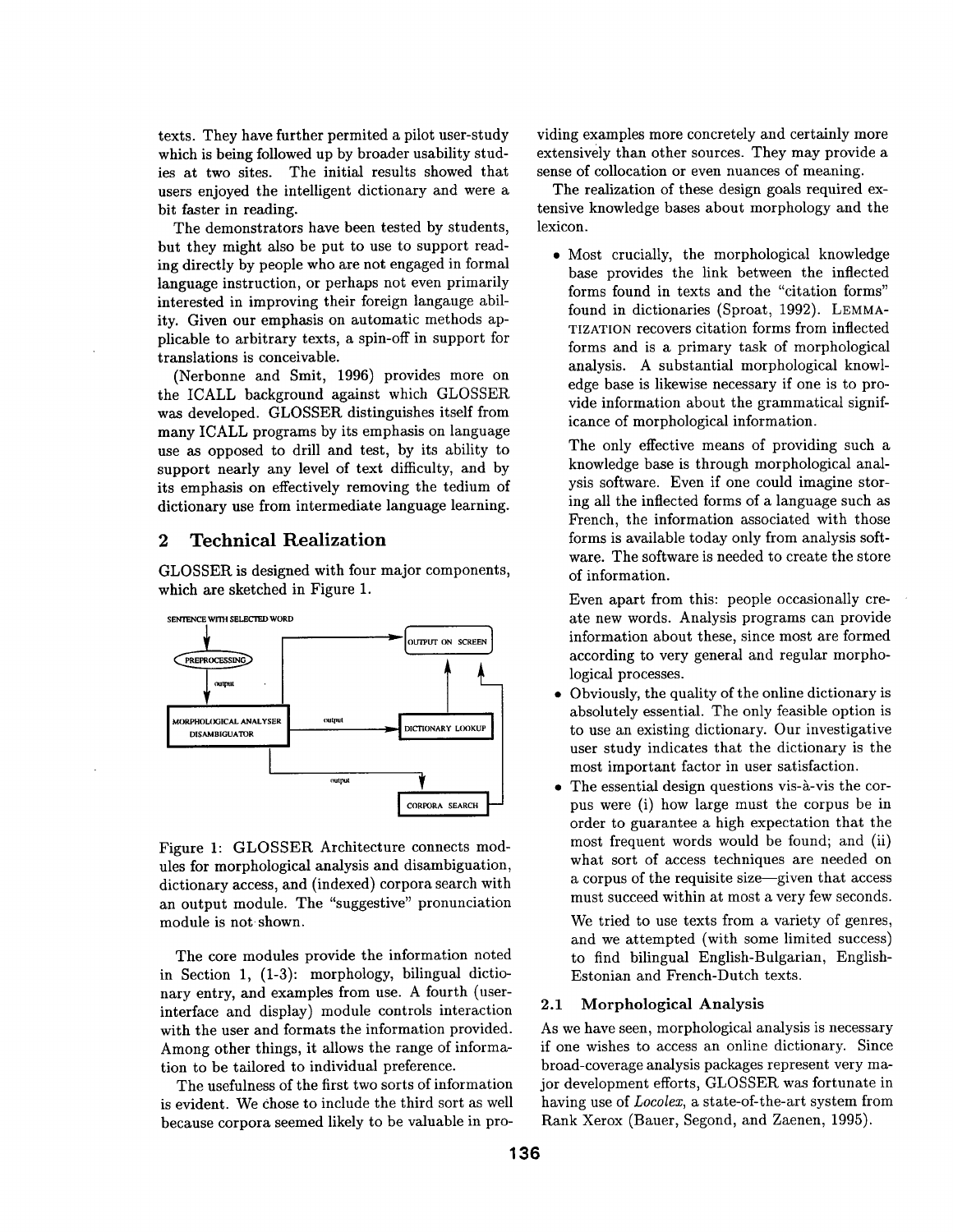A French example analysis (from Figure 2):

• atteignissent as att eindre+Subj I+PL+P3+FinV;

The semi-regular form is recognized as a subjunctive, third-person plural finite form of the verb at*teindre.* The information about the stem (lemma) from the morphological parse enables a dictionary lookup, and the grammatical information is directly useful. Note that, in contrast to commercially available systems, the information is generated automatically--so that it is available on-line for any text.

But there are also examples of words which could have different grammatical meanings. *Locolex* incorporates a stochastic POS tagger which it employs to disambiguate. In case *Locolex* is wrong (which is possible, but quite unlikely), the user is free to specify an alternative morphological analysis, which is then looed up in the dictionary and for which corpora examples are sought.

## 2.2 Dictionary

GLOSSER was likewise fortunate in obtaining the use of good online dictionaries: the Van Dale dictionary *Hedendaags Frans* (van Dale, 1993) is used for French-Dutch, and the Kernermann semi-bilingual dictionaries are used for mapping English to Bulgarian, Estonian, and Hungarian. Only the Estonian version is complete. Although there are no paper versions of the latter available, (Kernermann Publishing, 1993) demonstrates the basic concept for English-Finnish.

#### **2.3** Corpus

We have relied on other projects, the ECI and MUL-TEXT for bilingual corpora, although this has involved some work in (re)aligning the texts.

The results of disambiguation and morphological analysis serve not only as input to dictionary lookup but also to corpus search. The current implementation of this search uses a LEXEME-based index for rapid and varied access to the corpus.

In order to determine the size of corpus needed, we experimented with a frequency list of the 10,000 most frequent word forms. A corpus of 2 MB contained 85% of these, and a corpus of 6 MB 100%. Our goal is 100% coverage of the words (lemmata) found in the  $30,000$ -word dictionaries, and  $100\%$ coverage of the most frequent 20,000 words. The current corpus size is 8 MB.

As the corpus grows, the time for incremental search likwise grows linearly. When the average search time grew to several seconds (on a 70 MIPS UNIX server), it became apparent that some sort of indexing was needed. This was implemented and is described in (van Slooten, 1995). The indexed lookup is most satisfactory--not only has the absolute time dropped an order of magnitude, but the time appears to be constant when corpus size is varied between 1 and 10 MB.

Lexeme-based search looks not only for further occurrences of the same string, but also for inflectional variants of the word. If the selected word is livre+Masc+SG+Noun, the search should find other tokens of this and also tokens of the plural form **livres.** This is made possible by lemmatizing the entire corpus in a preprocessing step, and retaining the results in an index of lemmata. It is clear that this improves the chance of finding examples of a given lexeme immensely.

#### **2.4 User Interface**

The text the user is reading is displayed in the main window. Each of the three sorts of information is displayed in separate windows: MORPHOLOGY, the results of morphological analysis; DICTIONARY, the French-Dutch dictionary entry; and EXAMPLES, the examples of the word found in corpora search. See Figure 2 for details.

#### **3 Using Glosser**

A pilot study involving 20 university-level students of French was conducted in Feb. 1996. Half of the students used GLOSSER, and the other half a paper version of the same dictionary and all read the same text and answered questions tested text comprehension and satisfaction. The time needed for the task was also measured. The results of this pilot study were encouraging: although the level of student was too high (Dutch foreign language students have a high level of proficiency), so that no differnces in comprehension were noted, the GLOSSER users were faster, and reported enjoying the experience and interested in using the system further. We have just completed a more careful replication with more students at a lower level of French proficiency, and the predictions of the pilot are borne out: there are very significant differences in speed, insignificant advantages in comprehension, and high overall satisfaction (Dokter et al., to appear 1997).

### 4 Conclusions

GLOSSER was developed with the philosophy of exploiting available NLP technology wherever possible. Morphological analysis (lemmatization) is robust and accurate and more than up to the task